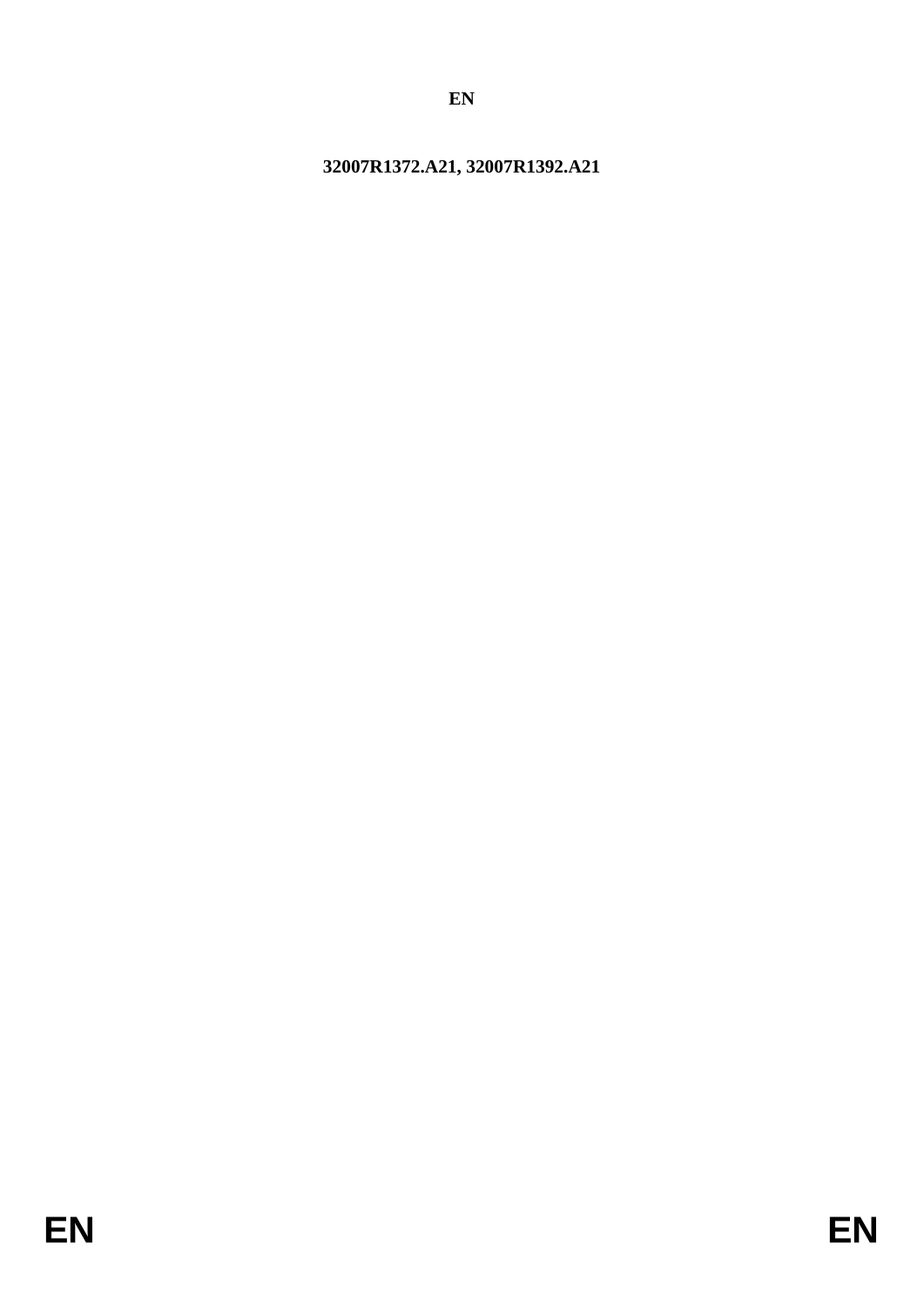# **DECISION OF THE EEA JOINT COMMITTEE No 74/2008**

#### **of 6 June 2008**

#### **amending Annex XXI (Statistics) to the EEA Agreement**

#### THE EEA JOINT COMMITTEE,

Having regard to the Agreement on the European Economic Area, as amended by the Protocol adjusting the Agreement on the European Economic Area, hereinafter referred to as 'the Agreement', and in particular Article 98 thereof,

Whereas:

- (1) Annex XXI to the Agreement was amended by Decision of the EEA Joint Committee No 57/2008 of 25 April 2008<sup>[1](#page-0-0)</sup>.
- (2) Regulation (EC) No 1372/2007 of the European Parliament and of the Council of 23 October 2007 amending Council Regulation (EC) No 577/98 on the organisation of a labour force sample survey in the Community<sup>[2](#page-1-0)</sup> is to be incorporated into the Agreement.
- (3) Regulation (EC) No 1392/2007 of the European Parliament and of the Council of 13 November 2007 amending Council Regulation (EC) No 2223/96 with respect to the transmission of national accounts data<sup>[3](#page-1-1)</sup> is to be incorporated into the Agreement,

HAS DECIDED AS FOLLOWS:

#### *Article 1*

Annex XXI to the Agreement shall be amended as follows:

- 1. The following indent shall be added in point 18a (Council Regulation (EC) No 577/98):
	- '- **32007 R 1372**: Regulation (EC) No 1372/2007 of the European Parliament and of the Council of 23 October 2007 (OJ L 315, 3.12.2007, p. 42).'
- 2. The following indent shall be added in point 19d (Council Regulation (EC) No 2223/96):

 $\overline{a}$ 

<span id="page-1-1"></span><span id="page-1-0"></span><sup>1</sup> OJ L 223, 21.8.2008, p. 56.<br>
2 OJ L 315, 3.12.2007, p. 42.<br>
OJ L 324, 10.12.2007, p.1.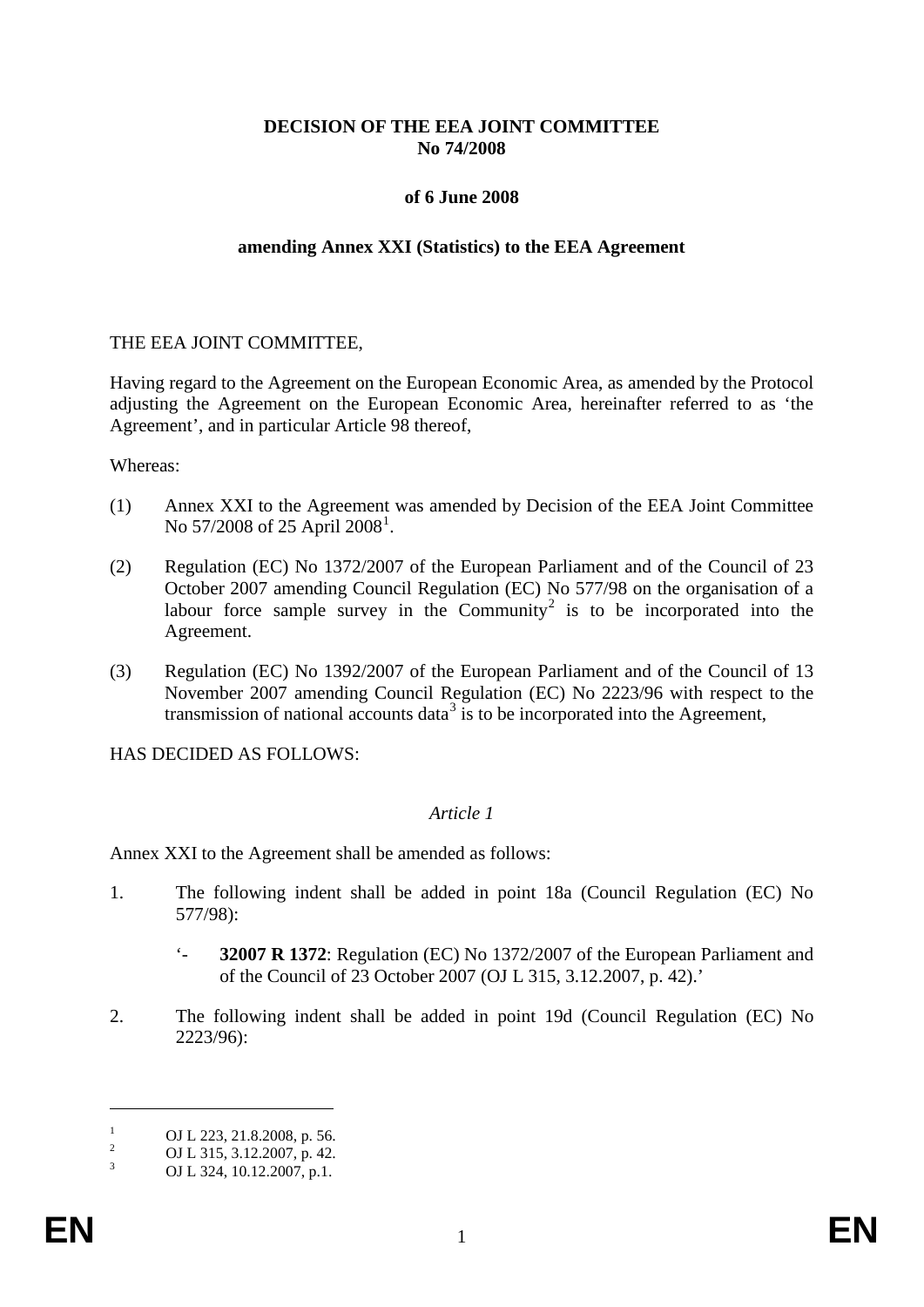- '- **32007 R 1392**: Regulation (EC) No 1392/2007 of the European Parliament and of the Council of 13 November 2007 (OJ L 324, 10.12.2007, p. 1).'
- 3. The text of adaptation (d) in point 19d (Council Regulation (EC) No 2223/96) shall be replaced by the following:

'in Annex B, under "Derogations by Member State", the following shall be added after point 27 (United Kingdom):

# 28. NORWAY

| Table No   | Variable/item                                | Derogation                                                                                       | Period<br>covered by<br>the<br>derogation | First<br>transmission<br>in                                                                         |
|------------|----------------------------------------------|--------------------------------------------------------------------------------------------------|-------------------------------------------|-----------------------------------------------------------------------------------------------------|
| All tables | Sector S.1314                                | Sector S.1314 not<br>to be specified,<br>(data integrated<br>into sector<br>S.1311)              | All periods                               | Not to be<br>transmitted                                                                            |
| 1,8        | Split of S2: Rest of<br>the world            | <b>First transmission</b><br>in 2009<br>Backwards data<br>from 1999 only                         | Prior to 1999                             | Data prior to<br>1999 not to<br>be<br>transmitted.<br>Other years:<br>first<br>transmission<br>2009 |
| 3          | All variables by<br>detailed industry<br>A60 | Data by A60 to<br>be transmitted at<br>$T+23$                                                    | All periods                               | Data by A60<br>to be<br>transmitted<br>at $T+23$                                                    |
| 6          | All variables/items                          | Year 1995: not to<br>be transmitted                                                              | 1995                                      | Not to be<br>transmitted                                                                            |
| 10, 12, 13 | All variables/items                          | Years 1995 and<br>1996 not to be<br>transmitted<br>Data to be<br>transmitted at<br>$T+28$ months | 1995, 1996                                | 1995, 1996<br>not to be<br>transmitted;<br>Tables to be<br>transmitted<br>at $T+28$<br>months       |

# 28.1. **Derogations for tables**

## 28.2. **Derogations for single variables/items in the table**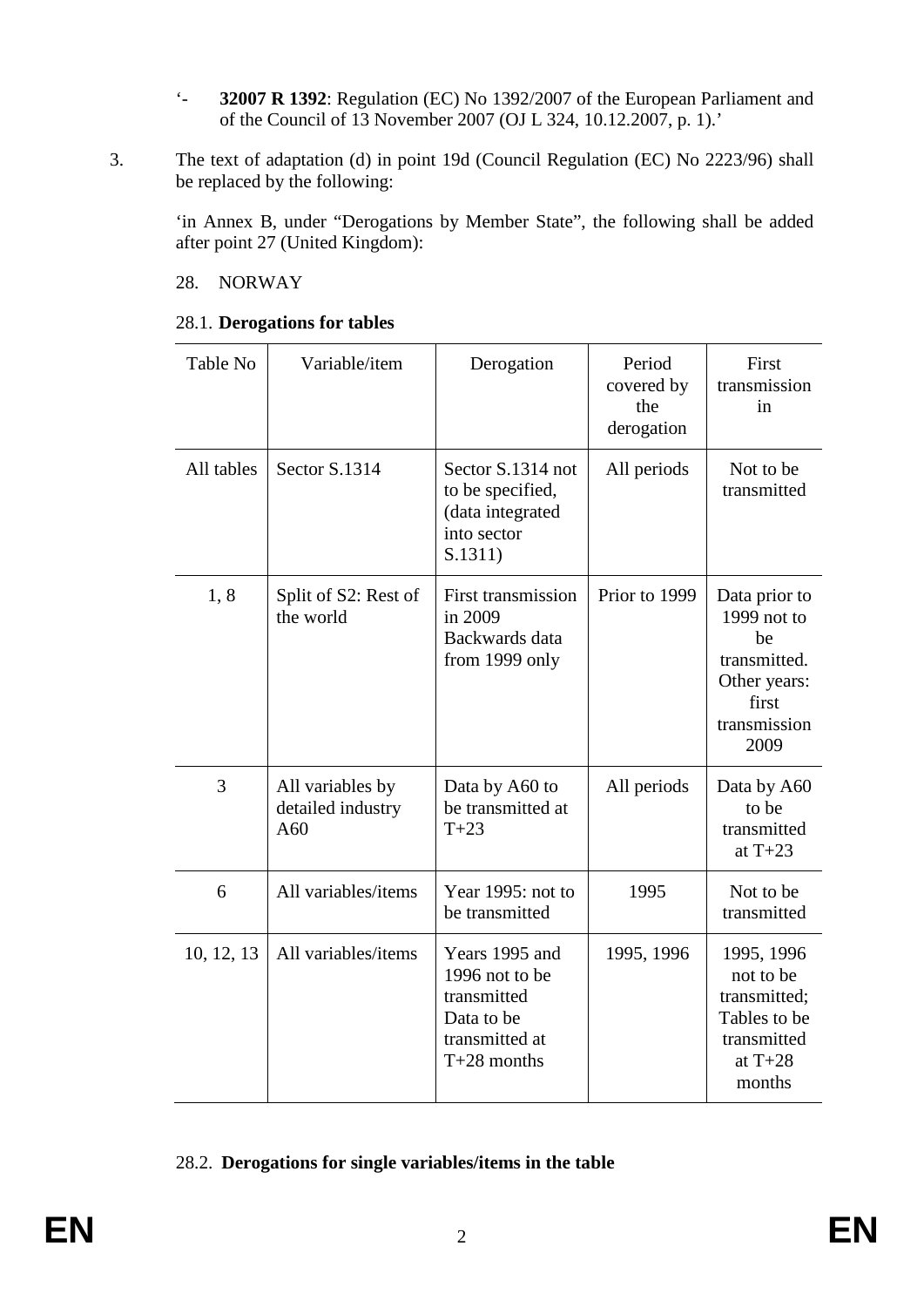| Table No | Variable/item                                      | Derogation                                                                     | Period<br>covered by<br>the<br>derogation | First<br>transmission<br>1n |
|----------|----------------------------------------------------|--------------------------------------------------------------------------------|-------------------------------------------|-----------------------------|
| 6, 7     | Financial<br>derivatives<br>AF.34                  | Years 1995-2009:<br>not to be<br>transmitted;<br>first transmission<br>in 2011 | 1995-2009                                 | Not to be<br>transmitted    |
| 6, 7     | Trade credits and<br>advances AF.71<br>Other AF.79 | Years 1995-2006:<br>not to be<br>transmitted; first<br>transmission in<br>2008 | 1995-2006                                 | 2008                        |

# *Article 2*

The texts of Regulations (EC) Nos 1372/2007 and 1392/2007 in the Icelandic and Norwegian languages, to be published in the EEA Supplement to the *Official Journal of the European Union*, shall be authentic.

## *Article 3*

This Decision shall enter into force on 7 June 2008, provided that all the notifications under Article 103(1) of the Agreement have been made to the EEA Joint Committee<sup>[\\*](#page-1-1)</sup>.

## *Article 4*

This Decision shall be published in the EEA Section of, and in the EEA Supplement to, the *Official Journal of the European Union*.

Done at Brussels, 6 June 2008.

*For the EEA Joint Committee The President*

*Alan Seatter*

*The Secretaries to the EEA Joint Committee*

 $\overline{a}$ 

'

<sup>\*</sup> No constitutional requirements indicated.